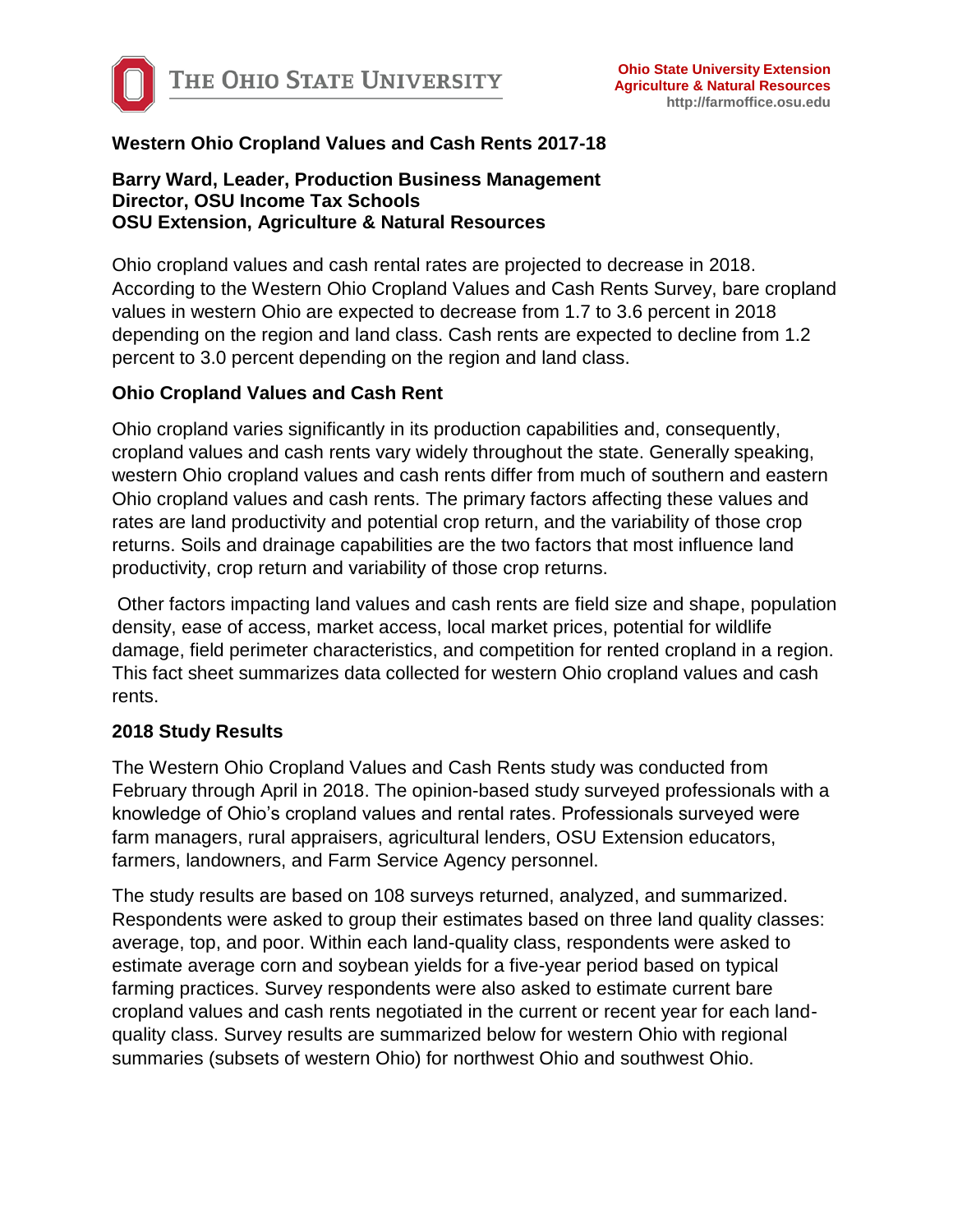

The measures shown in the following tables are the summary of the survey responses. The measures shown are the average (or mean), standard deviation indicating the variability of the data from the average measure, and range. Range identified in the tables consists of two numbers: The first is the average plus the standard deviation and the second is the average minus the standard deviation.

# *Why Range is Important*

Range represents the spread of land values and cash rents. When farmers and landowners consider a parcel, it's helpful to compare not only the average, but also the range measure. The range in these tables represents two-thirds of the responses in the survey, which provides reliable data. Also, farmers and landowners need to realize land in a given region does not fall neatly into thirds of each land-quality class (average, top and poor). Typically, only a small percentage of acreage in a given county or region will fall into the top land category, which is usually large tracts of land with highly productive soils. Average land will typically be the majority of land in a given region or county while poor land will tend to have lower productivity soils, steeper slopes, poor drainage, smaller tracts, or a combination of these characteristics.

# **Factors Affecting Cash Rental Rates**

Ultimately, supply and demand of cropland for rent determines the cash rental rate for each parcel. The expected return from producing crops on a farm parcel and the variability of that return are the primary drivers in determining the rental rates. Many of the following factors contribute to the expected crop return and the variability of that return. Secondary factors may exist and could affect potential rental rates. These secondary factors are also listed.

#### *Expected Crop Return*

Rent will vary based on expected crop return. The higher the expected return, the higher the rent will tend to be.

#### *Variability of Crop Return*

Land that exhibits highly variable returns may have rents discounted for this factor. For example, land that is poorly drained may exhibit variability of returns due to late plantings during wet springs.

#### *Factors Affecting Expected Crop Return and Variability of Crop Return:*

- **Land (Soil) Quality:** Higher quality soils translate into higher rents.
- **Fertility Levels:** Higher fertility levels often result in higher cash rents.
- **Drainage/Irrigation Capabilities:** Better surface and sub-surface drainage of a farm often results in better yields and higher potential cash rent. Likewise, irrigation equipment tied to the land will allow for higher yields, profits and rents.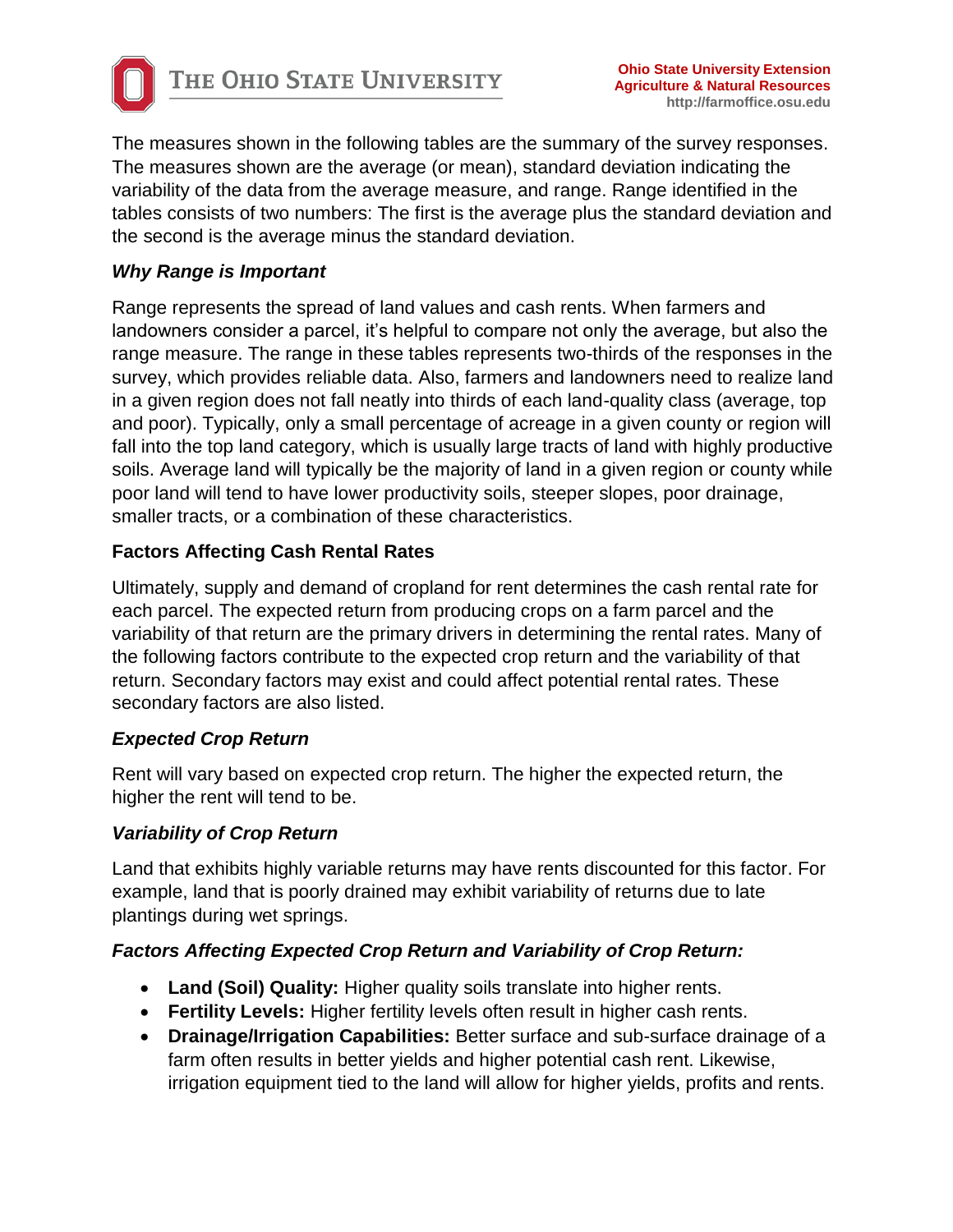- **Size of Farm/Fields:** Large farms/fields typically command higher average cash rent per acre due to the efficiencies gained by operators.
- **Shape of Fields:** Square fields with fewer "point rows" will generally translate into higher cash rents as operators gain efficiencies from farming fields that are square.
- **Previous Tillage Systems or Crops:** Previous crops and tillage systems that allow for an easy transition for new operators may enhance the cash rent value.
- **Field Border Characteristics:** Fields surrounded by tree-lined fencerows, woodlots or other borders affecting crop growth at the field edge will negatively impact yield and therefore should be considered in rental negotiations.
- **Wildlife Damage Potential:** Fields adjacent to significant wildlife cover including woodlots, tree lined fencerows, creeks, streams, and such may limit production potential to border rows and should be considered in rental negotiations.

# *Secondary Factors Affecting Rental Rates:*

- **Buildings and Grain Storage Availability:** Access to machinery and grain storage may enhance the value of the cropland rental rate.
- **Location of Farm (Including Road Access):** Proximity to prospective operators may determine how much operators are willing to bid for cash rents. Good road access will generally enhance cash rent amounts.
- **USDA Farm Program Measurables:** Farms that participate in the USDA Farm Program and have higher "program yields" may command higher cash rents than non-program farms.
- **Services Provided by Operator:** Operators that provide services such as clearing fence rows, snow removal and other services may be valued by the landowner. This may even be a partial substitute for cash rent compensation.
- **Conditions of Lease:** Conditions placed on the lease by the landowner may result in fewer prospective operators and a lower average cash rent.
- **Payment Dates:** Leases that require part or all of the rent to be paid early in the year (up-front) may result in lower rental rates due to higher borrowing or opportunity costs for the operator.
- **Reputation of Landowner or Operator:** Reputations of the parties may play a part in the cash rental negotiations. A landowner with a reputation of being difficult to work with may see cash rents negatively affected by this reputation. Farmers with a similar negative reputation may have to pay higher rents.
- **Special Contracts:** Farms with special contract commitments may restrict the operator from changing crops based on market conditions. This may negatively impact cash rents. There may also be contracts that positively affect cash rents such as high value crop contracts or contracts for receiving livestock manure.

The following sections of the fact sheet detail the 2018 survey results divided into western, northwest and southwest Ohio. The western Ohio summarized data is simply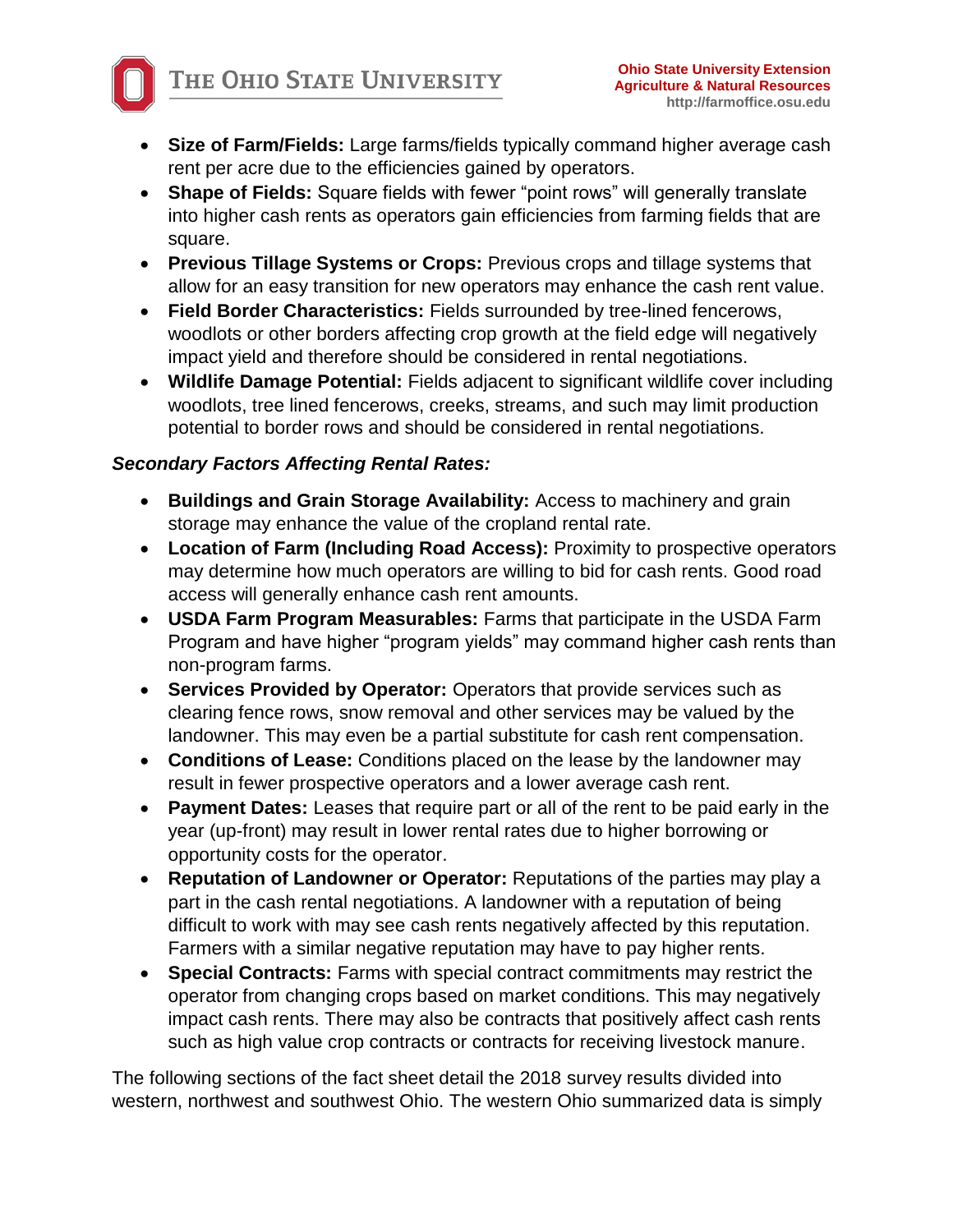

the entire data set which includes both the northwest and southwest regions. Tables 1 through 3 also detail projected changes for long-term land value and cash rents, which will be explained later in the fact sheet in the "Additional Survey Results" section.

### **Western Ohio Results**

Survey results from Western Ohio are summarized in Table 1. See Figure 1 for counties included in this region. Additional results, including year-over-year percentage change, rent per bushel of corn, and rent as a percentage of land value, are summarized in Tables 4 and 5.

Figure 1: Western Ohio



# *Average Cropland*

Survey results for average producing cropland showed an average yield to be 177.0 bushels of corn per acre. Results showed that the value of average cropland in western Ohio was \$7,231 per acre in 2017. According to survey data, average producing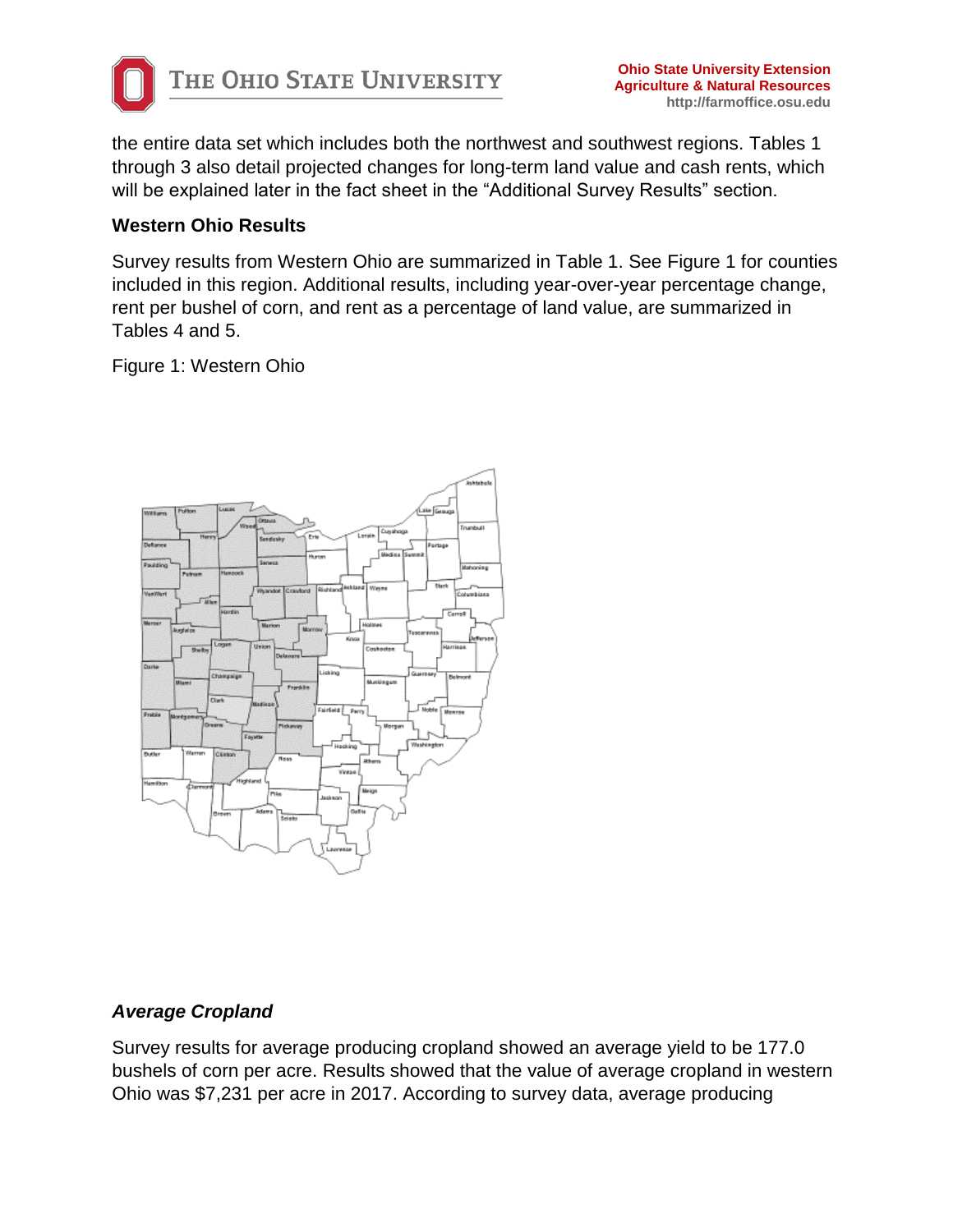cropland is expected to be valued at \$7,034 per acre in 2018. This is a projected decrease of 2.7 percent.

Average cropland rented for an average of \$190 per acre in 2017 according to survey results. Average cropland is expected to rent for \$187 per acre in 2018 which amounts to a 1.6 percent decrease in cash rent year-over-year. This 2018 rental rate projection of \$187 per acre equates to a cash rent of \$1.06 per bushel of corn produced. Rents in the average cropland category are expected to equal 2.7 percent of land value in 2018.

# *Top Cropland*

Survey results indicated top performing cropland in western Ohio averaged 210.6 bushels of corn produced per acre and the average value of top cropland in 2017 was \$8,886 per acre. According to this survey, top cropland in western Ohio is expected to be valued at \$8,663 per acre in 2018. This is a projected decrease of 2.5 percent.

Top cropland in western Ohio rented for an average of \$240 per acre in 2017 according to survey results. Top cropland is expected to rent for an average of \$235 per acre in 2018 (a decrease of 2.2 percent) which equates to a cash rent of \$1.12 per bushel of corn produced. Rents in the top cropland category are expected to equal 2.7 percent of land value in 2018.

# *Poor Cropland*

The survey summary showed the average yield for poor performing cropland to be 145.2 bushels of corn per acre, with the average value of poor cropland as \$5,693 per acre in 2017. According to survey data, this poor producing cropland is expected to be valued at \$5,501 per acre in 2018. This is a decrease of 3.4 percent.

Poor cropland rented for an average of \$148 per acre in 2017 according to survey results. Cash rent for poor cropland is expected to average \$145 per acre in 2018 which amounts to a 1.8 percent decrease in cash rent year-over-year. This 2018 rent projection of \$145 per acre equates to a cash rent of \$1.00 per bushel of corn produced in 2018. Rents in the poor cropland category are expected to equal 2.6 percent of land value in 2018.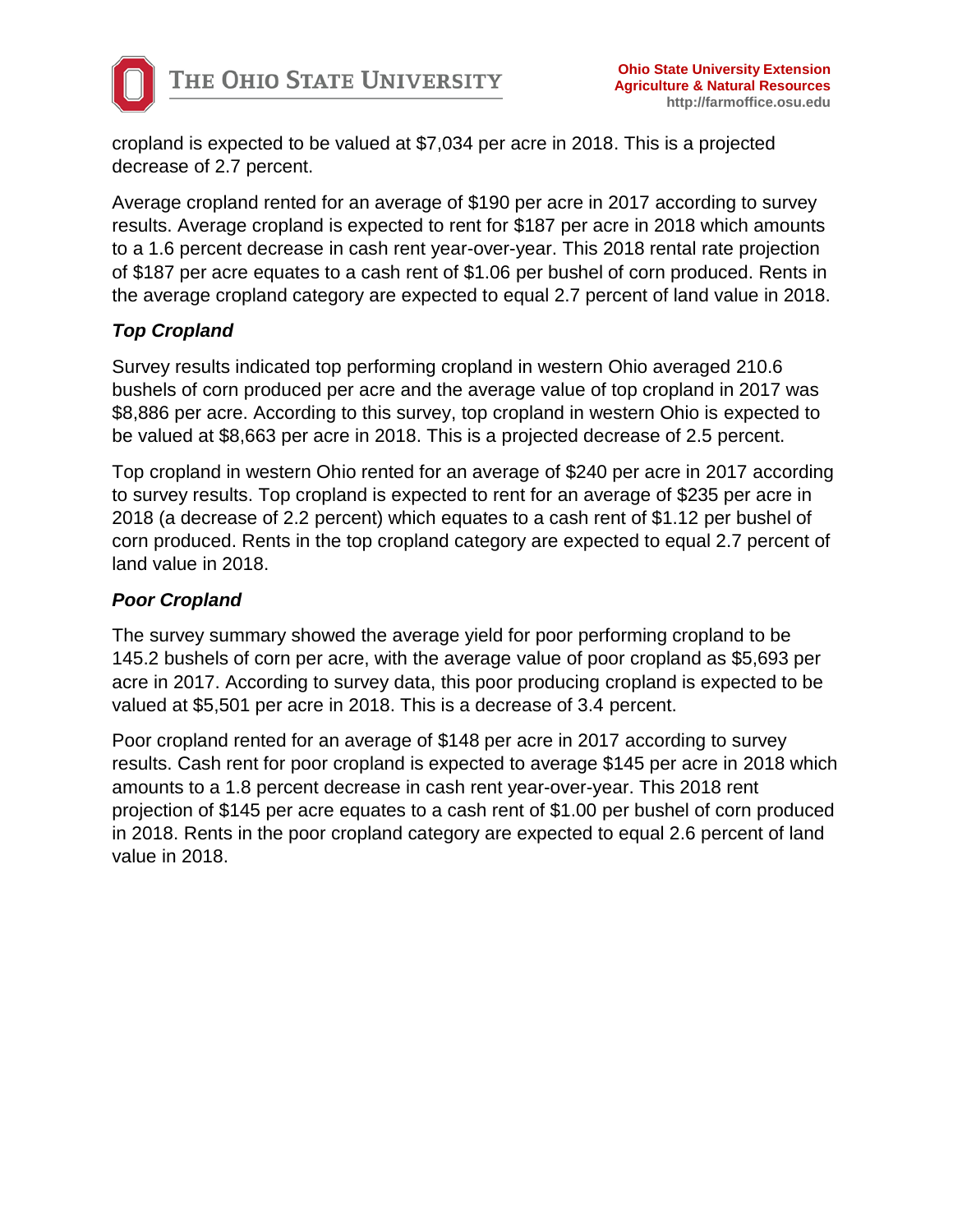

Table 1: Ohio Cropland Values and Cash Rents Western Ohio Results

| <b>Land Class</b>                                    |                                                         |                                                              | Std<br>Average |         | Range*    |           |
|------------------------------------------------------|---------------------------------------------------------|--------------------------------------------------------------|----------------|---------|-----------|-----------|
| Average                                              |                                                         | Avg Corn Yield (bu/a)                                        | 177.0          | 16.0    | 193.0     | 161.1     |
|                                                      |                                                         | Avg Soybean Yield (bu/a)                                     | 52.7           | 5.8     | 58.5      | 47.0      |
|                                                      | Market Value per Acre                                   | 2017                                                         | \$7,231        | \$1,053 | \$8,284   | \$6,177   |
|                                                      |                                                         | 2018                                                         | \$7,034        | \$1,083 | \$8,117   | \$5,951   |
|                                                      | Rent per Acre                                           | 2017                                                         | \$190          | \$31    | \$221     | \$159     |
|                                                      |                                                         | 2018                                                         | \$187          | \$32    | \$219     | \$155     |
|                                                      |                                                         |                                                              |                |         |           |           |
| <b>Top</b>                                           |                                                         | Avg Corn Yield (bu/a)                                        | 210.6          | 18.9    | 229.6     | 191.7     |
|                                                      |                                                         | Avg Soybean Yield (bu/a)                                     | 64.9           | 7.2     | 72.0      | 57.7      |
|                                                      | Market Value per Acre                                   | 2017                                                         | \$8,886        | \$1,412 | \$10,298  | \$7,474   |
|                                                      |                                                         | 2018                                                         | \$8,663        | \$1,411 | \$10,074  | \$7,252   |
|                                                      | Rent per Acre                                           | 2017                                                         | \$240          | \$40    | \$280     | \$200     |
|                                                      |                                                         | 2018                                                         | \$235          | \$39    | \$273     | \$196     |
|                                                      |                                                         |                                                              |                |         |           |           |
| Poor                                                 |                                                         | Avg Corn Yield (bu/a)                                        | 145.2          | 20.2    | 165.4     | 125.1     |
|                                                      |                                                         | Avg Soybean Yield (bu/a)                                     | 40.5           | 7.8     | 48.3      | 32.7      |
|                                                      | Market Value per Acre                                   | 2017                                                         | \$5,693        | \$1,113 | \$6,806   | \$4,580   |
|                                                      |                                                         | 2018                                                         | \$5,501        | \$1,158 | \$6,660   | \$4,343   |
|                                                      | Rent per Acre                                           | 2017                                                         | \$148          | \$31    | \$178     | \$117     |
|                                                      |                                                         | 2018                                                         | \$145          | \$32    | \$177     | \$113     |
|                                                      |                                                         |                                                              |                |         |           |           |
| <b>Transition Land</b>                               |                                                         | 2017                                                         | \$14,500       | \$9,366 | \$23,866  | \$5,134   |
|                                                      |                                                         | 2018                                                         | \$14,846       | \$9,487 | \$24,333  | \$5,360   |
| Five Year Projected Percent Change in Cropland Value |                                                         |                                                              | $-1.66%$       | 8.49%   | 6.83%     | $-10.15%$ |
|                                                      | Five Year Projected Percent Change in Cash Rent         | $-2.37%$                                                     | 7.99%          | 5.61%   | $-10.36%$ |           |
|                                                      | Mortgage Interest Rate - 20 Year Fixed - Projected 2018 | 5.27%                                                        | 0.76%          | 6.03%   | 4.50%     |           |
|                                                      | Operating Loan Rate - Projected 2018                    |                                                              | 5.34%          | 0.63%   | 5.97%     | 4.70%     |
|                                                      |                                                         | Pasture Land Value - Projected 2018 - Improved, Non-Rotation | \$4,382        | \$1,345 | \$5,727   | \$3,038   |
|                                                      |                                                         | Pasture Cash Rent - Projected 2018 - Improved, Non-Rotation  | \$83           | \$49    | \$132     | \$33      |

\* Range - One standard deviation above and below the average (mean). Approximately two-thirds of the responses fall within this range.

#### **Northwest Ohio Results**

Survey results from northwest Ohio are summarized in Table 2. See Figure 2 for counties included in this region. Additional results, including year-over-year percentage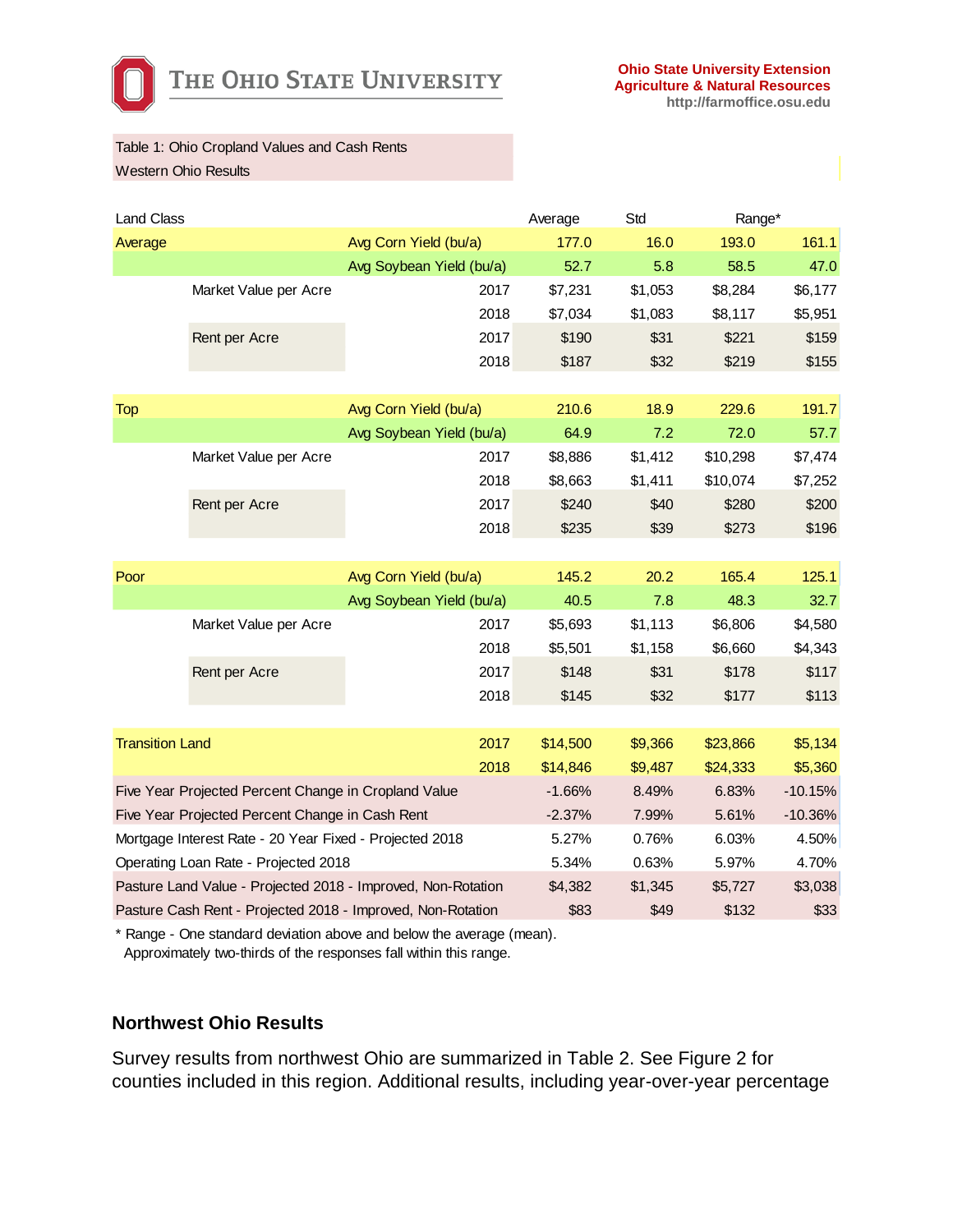

change, rent per bushel of corn, and rent as a percentage of land value, are summarized in Tables 4 and 5.

Figure 2: Northwest Ohio



# *Average Cropland*

Yields for average producing cropland averaged 172.3 bushels of corn per acre or 51.2 bushels of soybeans per acre. Results showed the value of average cropland in northwest Ohio was \$6,922 per acre in 2017. According to survey data, this average producing cropland is expected to be valued at \$6,691 per acre in 2018. This is a projected decrease of 3.3 percent.

Average cropland rented for an average of \$178 per acre in 2017 according to survey results and is expected to rent for \$175 per acre in 2018, which is a year-over-year decrease of 1.8 percent. The 2018 rental rate of \$175 per acre equaled \$1.02 per bushel of corn produced. Rents in the average cropland category are expected to equal 2.6 percent of land value in 2018.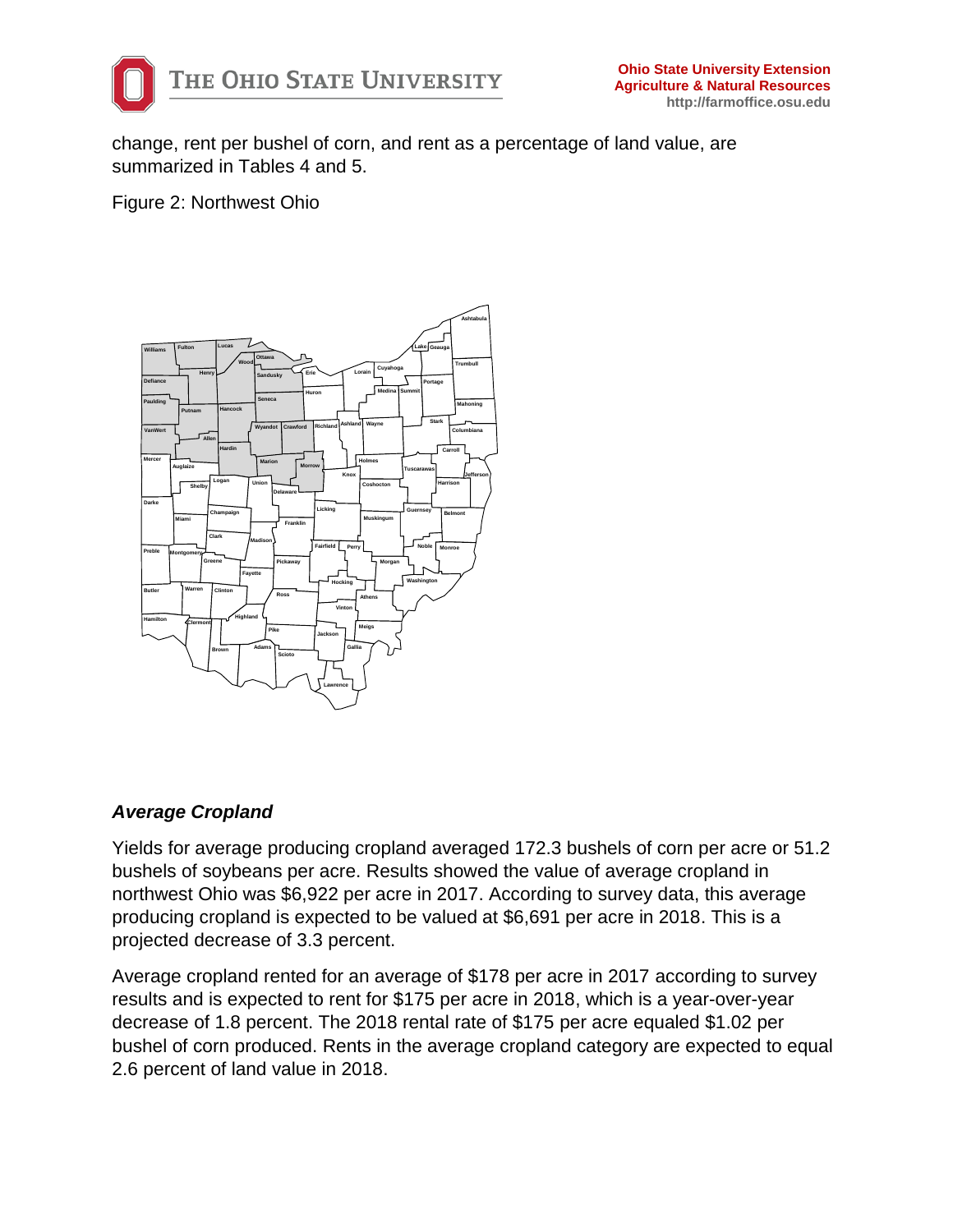

# *Top Cropland*

Survey results indicated top performing cropland in northwest Ohio averaged 208.3 bushels of corn per acre or 64.0 bushels of soybeans per acre. Results also showed the average value of top cropland was \$8,710 per acre in 2017. According to this survey, top producing cropland in northwest Ohio is expected to be valued at \$8,460 in 2018. This is a projected decrease of 2.9 percent.

Top cropland in northwest Ohio rented for an average of \$227 per acre in 2017 and is expected to rent for \$223 per acre in 2018 (a decrease of 1.8 percent) according to survey results, which equals \$1.07 per bushel of corn produced. Rents in the top cropland category are expected to equal 2.6 percent of land value.

### *Poor Cropland*

The survey summary showed the average yield for poor performing cropland in northwestern Ohio equaled 140.3 bushels of corn per acre or 37.9 bushels of soybeans per acre. Results also showed the average value of poor cropland was \$5,365 per acre in 2017 and is expected to average \$5,173 per acre in 2018. This is a projected decrease of 3.6 percent.

Poor cropland rented for an average of \$137 per acre in 2017 and is expected to average \$134 per acre in 2018 according to survey results (a 2.2 percent decrease) which equals \$0.96 per bushel of corn produced. Rents in the poor cropland category are expected to equal 2.6 percent of land value in 2018.

The northwest region for the purposes of this survey includes: Williams, Fulton, Lucas, Ottawa, Defiance, Henry, Wood, Sandusky, Paulding, Putnam, Hancock, Seneca, Van Wert, Allen, Hardin, Wyandot, Crawford, Marion and Morrow counties and parts of Richland, Huron and Erie Counties, as shown in Figure 2. Counties bordering this region to the south will also contain land parcels with cropland value and rental rate characteristics similar to northwest Ohio data.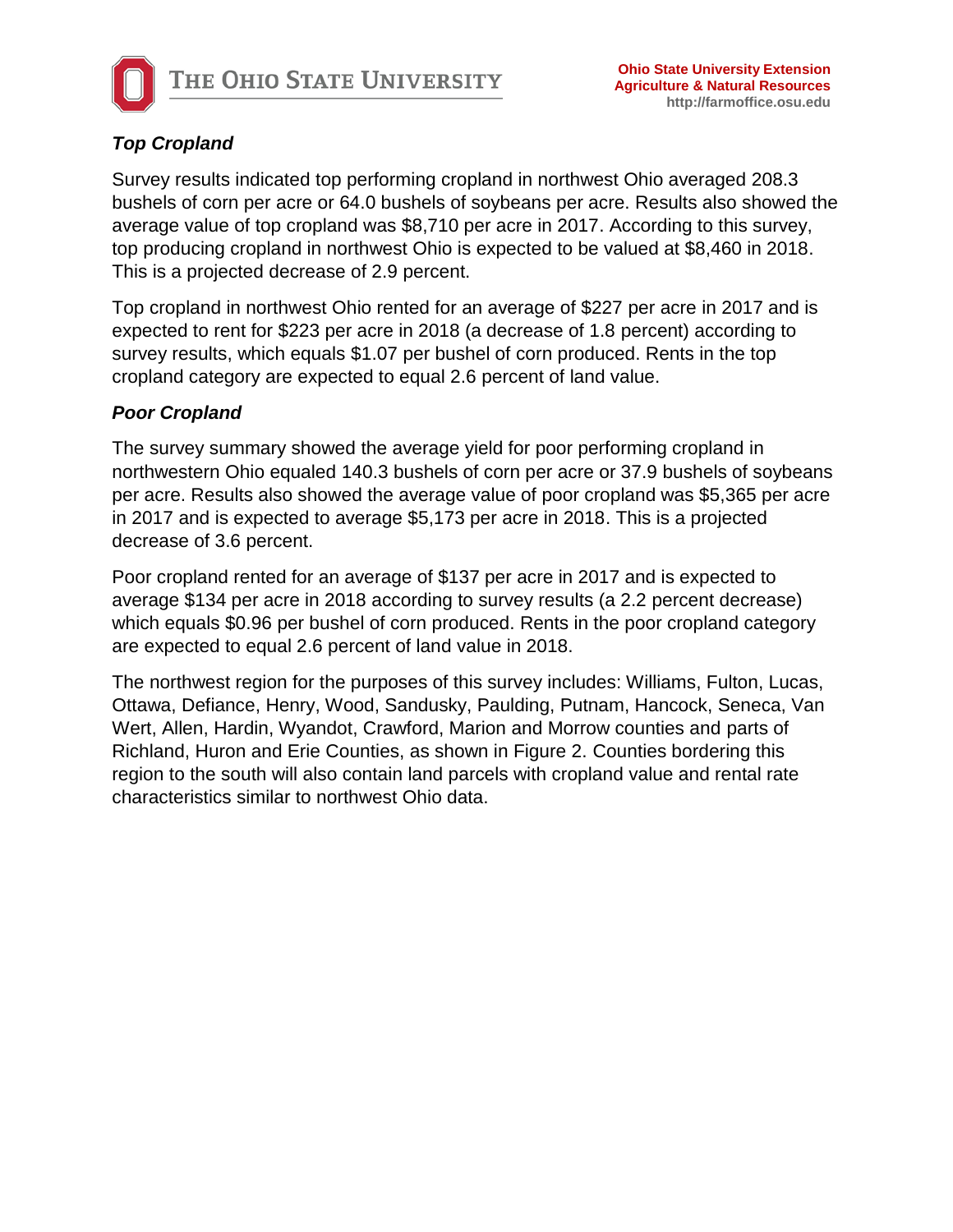

#### Table 2: Ohio Cropland Values and Cash Rents Northwest Ohio Results

| <b>Land Class</b>                                    |                                                         |                                                              | Average  | Std     | Range*   |          |
|------------------------------------------------------|---------------------------------------------------------|--------------------------------------------------------------|----------|---------|----------|----------|
| Average                                              |                                                         | Avg Corn Yield (bu/a)                                        | 172.3    | 12.5    | 184.8    | 159.7    |
|                                                      |                                                         | Avg Soybean Yield (bu/a)                                     | 51.2     | 4.4     | 55.6     | 46.8     |
|                                                      | Market Value per Acre                                   | 2017                                                         | \$6,922  | \$887   | \$7,809  | \$6,035  |
|                                                      |                                                         | 2018                                                         | \$6,691  | \$923   | \$7,614  | \$5,768  |
|                                                      | Rent per Acre                                           | 2017                                                         | \$178    | \$23    | \$201    | \$155    |
|                                                      |                                                         | 2018                                                         | \$175    | \$23    | \$199    | \$152    |
|                                                      |                                                         |                                                              |          |         |          |          |
| <b>Top</b>                                           |                                                         | Avg Corn Yield (bu/a)                                        | 208.3    | 19.4    | 227.7    | 188.9    |
|                                                      |                                                         | Avg Soybean Yield (bu/a)                                     | 64.0     | 7.6     | 71.6     | 56.4     |
|                                                      | Market Value per Acre                                   | 2017                                                         | \$8,710  | \$1,303 | \$10,013 | \$7,406  |
|                                                      |                                                         | 2018                                                         | \$8,460  | \$1,344 | \$9,805  | \$7,116  |
|                                                      | Rent per Acre                                           | 2017                                                         | \$227    | \$33    | \$260    | \$195    |
|                                                      |                                                         | 2018                                                         | \$223    | \$33    | \$256    | \$191    |
|                                                      |                                                         |                                                              |          |         |          |          |
| Poor                                                 |                                                         | Avg Corn Yield (bu/a)                                        | 140.3    | 18.3    | 158.6    | 121.9    |
|                                                      |                                                         | Avg Soybean Yield (bu/a)                                     | 37.9     | 6.1     | 44.0     | 31.8     |
|                                                      | Market Value per Acre                                   | 2017                                                         | \$5,365  | \$986   | \$6,351  | \$4,379  |
|                                                      |                                                         | 2018                                                         | \$5,173  | \$1,043 | \$6,216  | \$4,130  |
|                                                      | Rent per Acre                                           | 2017                                                         | \$137    | \$26    | \$163    | \$111    |
|                                                      |                                                         | 2018                                                         | \$134    | \$27    | \$161    | \$107    |
|                                                      |                                                         |                                                              |          |         |          |          |
| <b>Transition Land</b>                               |                                                         | 2017                                                         | \$14,676 | \$8,417 | \$23,093 | \$6,260  |
|                                                      |                                                         | 2018                                                         | \$15,088 | \$8,668 | \$23,756 | \$6,420  |
| Five Year Projected Percent Change in Cropland Value |                                                         |                                                              | $-1.26%$ | 7.54%   | 6.28%    | $-8.81%$ |
|                                                      | Five Year Projected Percent Change in Cash Rent         |                                                              | $-1.31%$ | 6.97%   | 5.66%    | $-8.28%$ |
|                                                      | Mortgage Interest Rate - 20 Year Fixed - Projected 2018 |                                                              | 5.24%    | 0.88%   | 6.13%    | 4.36%    |
|                                                      | Operating Loan Rate - Projected 2018                    |                                                              | 5.35%    | 0.55%   | 5.91%    | 4.80%    |
|                                                      |                                                         | Pasture Land Value - Projected 2018 - Improved, Non-Rotation | \$4,350  | \$1,711 | \$6,061  | \$2,639  |
|                                                      |                                                         | Pasture Cash Rent - Projected 2018 - Improved, Non-Rotation  | \$88     | \$50    | \$138    | \$38     |

\* Range - One standard deviation above and below the average (mean). Approximately two-thirds of the responses fall within this range.

#### **Southwest Ohio Results**

Survey results from southwest Ohio are summarized in Table 3. See Figure 3 for counties included in this region. Additional results, including year-over-year percentage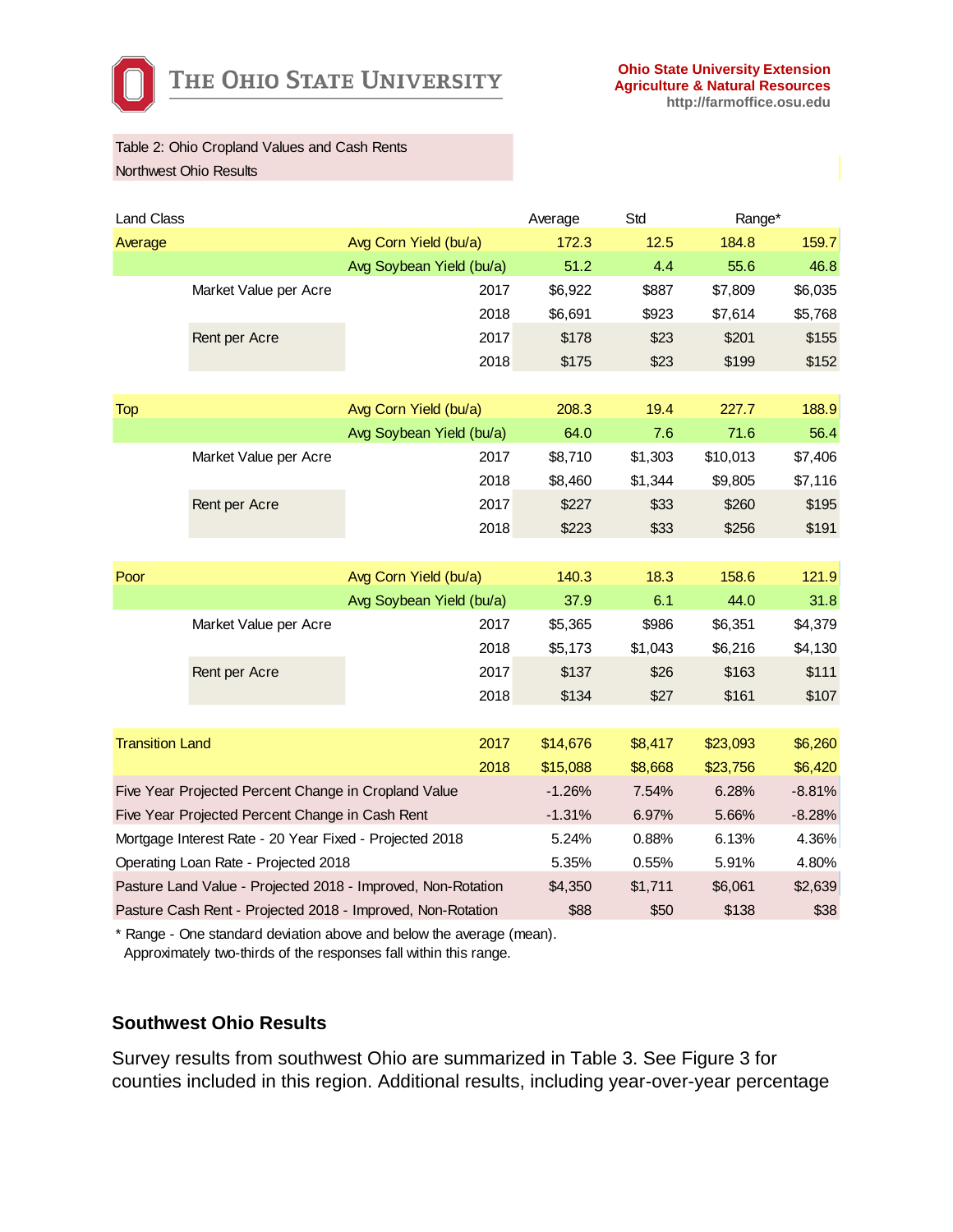

change, rent per bushel of corn, and rent as a percent of land value, are summarized in Tables 4 and 5.

Figure 3: Southwest Ohio



# *Average Cropland*

Yields for average cropland were 185.0 bushels of corn per acre or 55.3 bushels per acre of soybeans according to the survey data. Results showed the value of average cropland in southwest Ohio was \$7,839 per acre in 2017. According to survey data, average producing cropland is expected to be valued at \$7,709 per acre in 2018. This is a projected decrease of 1.7 percent.

Average cropland rented for an average of \$213 per acre in 2017 and is expected to rent for \$210 per acre in 2018 according to survey results (a 1.4 percent decrease) which equals \$1.14 per bushel of corn produced. Rents in the average cropland category are expected to equal 2.7 percent of land value in 2018.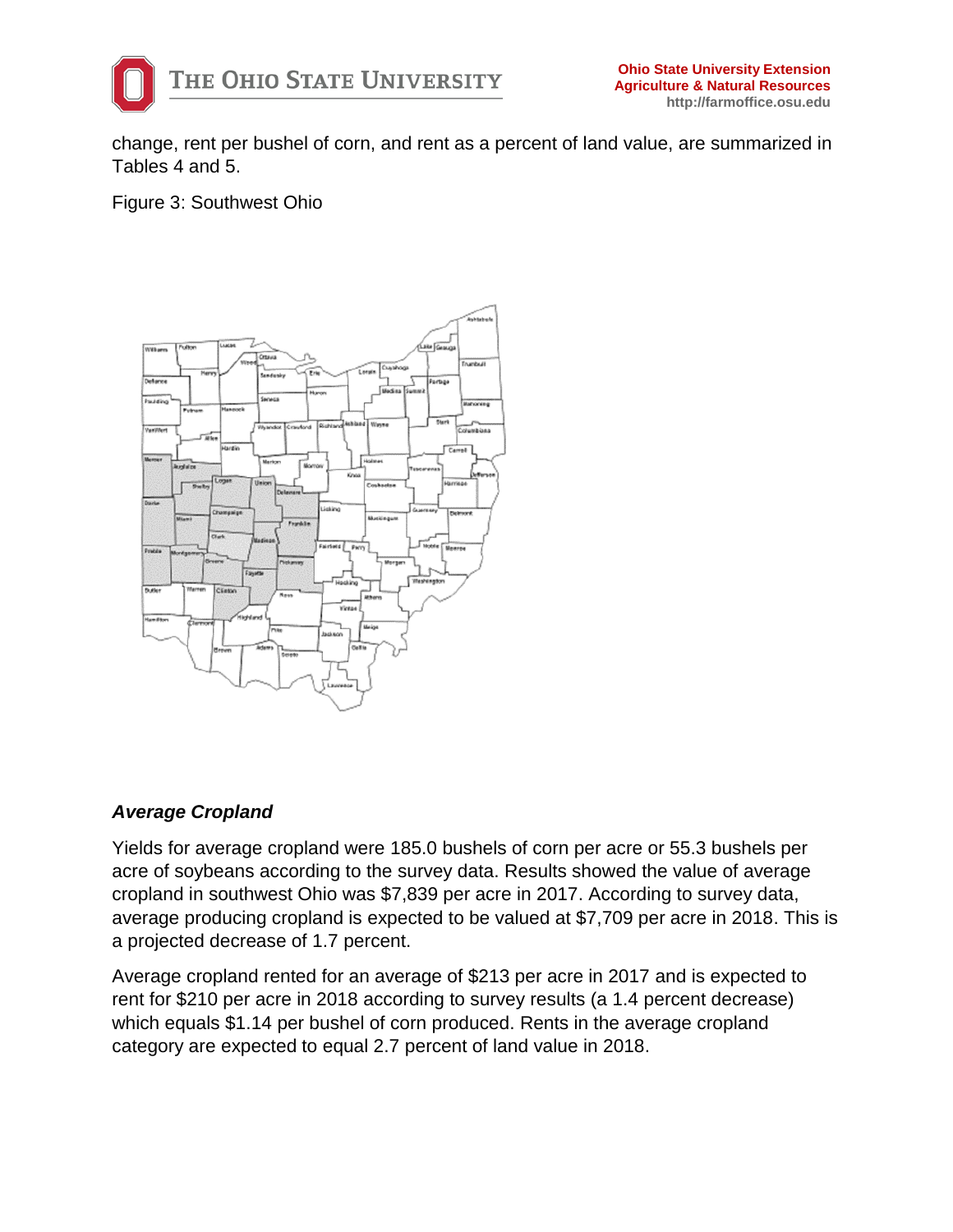

# *Top Cropland*

Survey results indicated top performing cropland in southwest Ohio averaged 214.6 bushels of corn per acre or 66.3 bushels of soybeans per acre. Results also showed that the average value of top cropland was \$9,208 per acre in 2017. According to this survey, top producing cropland in southwest Ohio is expected to be valued on average at \$9,030 per acre in 2018. This is a projected decrease of 1.9 percent.

Top cropland in southwest Ohio rented for an average of \$263 per acre in 2017 and is expected to rent for \$255 per acre in 2018 according to survey results which is a yearover-year decrease of 3.0 percent. The 2018 rental rate of \$255 per acre equaled \$1.19 per bushel of corn produced. Rents in the top cropland category are expected to equal 2.8 percent of land value in 2018.

# *Poor Cropland*

The survey summary showed the average yield for poor cropland in southwestern Ohio was 153.7 bushels of corn per acre or 44.8 bushels of soybeans per acre. Results also showed that the average value of poor cropland was \$6,298 per acre in 2017. According to survey data, poor producing cropland is expected to be valued at \$6,106 per acre in 2018. This is a decrease of 3.1 percent.

Poor cropland rented for an average of \$168 per acre in 2017 and is expected to average \$166 per acre in 2018 according to survey results (a 1.2 percent decrease) which equals \$1.08 per bushel of corn produced. Rents in the poor cropland category are expected to equal 2.7 percent of land value in 2018.

The southwest region for the purposes of this survey includes: Mercer, Auglaize, Shelby, Logan, Union, Delaware, Darke, Miami, Champaign, Clark, Madison, Franklin, Preble, Montgomery, Greene, Clinton, Fayette and Pickaway counties and parts of Butler, Warren, Brown, Highland and Ross counties as shown in Figure 3. Counties bordering this region to the north will also contain land parcels with cropland value and rental rate characteristics similar to southwest Ohio data.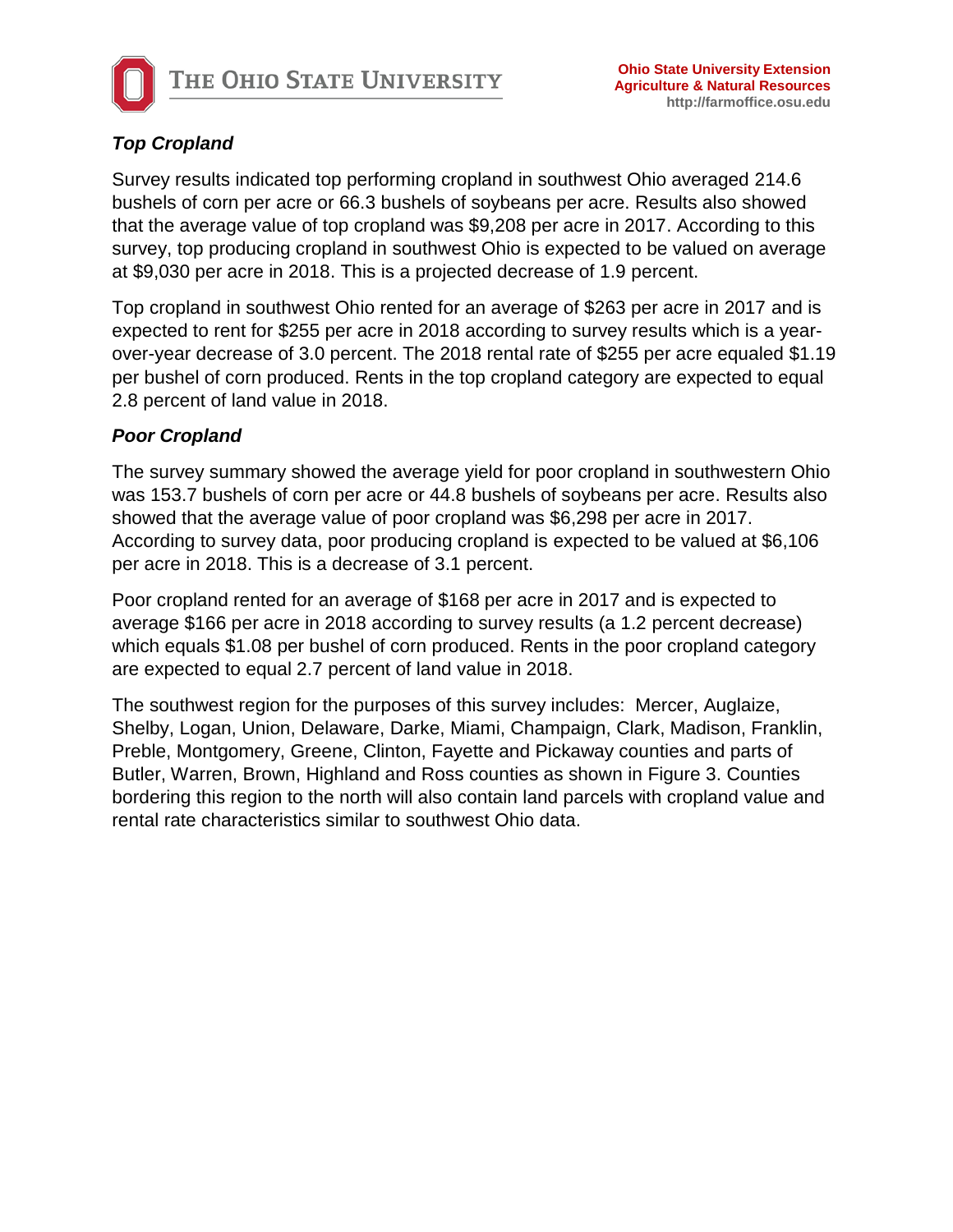

#### Table 3: Ohio Cropland Values and Cash Rents Southwest Ohio Results

| <b>Land Class</b>      |                                                         | Average                                                      |          | Std      | Range*    |         |
|------------------------|---------------------------------------------------------|--------------------------------------------------------------|----------|----------|-----------|---------|
| Average                |                                                         | Avg Corn Yield (bu/a)                                        | 185.0    | 18.0     | 203.0     | 167.0   |
|                        |                                                         | Avg Soybean Yield (bu/a)                                     | 55.3     | 6.8      | 62.2      | 48.5    |
|                        | Market Value per Acre                                   | 2017                                                         | \$7,839  | \$1,102  | \$8,941   | \$6,738 |
|                        |                                                         | 2018                                                         | \$7,709  | \$1,068  | \$8,777   | \$6,642 |
|                        | Rent per Acre                                           | 2017                                                         | \$213    | \$33     | \$246     | \$179   |
|                        |                                                         | 2018                                                         | \$210    | \$33     | \$243     | \$176   |
|                        |                                                         |                                                              |          |          |           |         |
| <b>Top</b>             |                                                         | Avg Corn Yield (bu/a)                                        | 214.6    | 17.7     | 232.3     | 196.8   |
|                        |                                                         | Avg Soybean Yield (bu/a)                                     | 66.3     | 6.3      | 72.6      | 60.0    |
|                        | Market Value per Acre                                   | 2017                                                         | \$9,208  | \$1,561  | \$10,768  | \$7,647 |
|                        |                                                         | 2018                                                         | \$9,030  | \$1,475  | \$10,505  | \$7,555 |
|                        | Rent per Acre                                           | 2017                                                         | \$263    | \$41     | \$305     | \$222   |
|                        |                                                         | 2018                                                         | \$255    | \$41     | \$296     | \$214   |
|                        |                                                         |                                                              |          |          |           |         |
| Poor                   |                                                         | Avg Corn Yield (bu/a)                                        | 153.7    | 20.6     | 174.3     | 133.0   |
|                        |                                                         | Avg Soybean Yield (bu/a)                                     | 44.8     | 8.5      | 53.3      | 36.3    |
|                        | Market Value per Acre                                   | 2017                                                         | \$6,298  | \$1,092  | \$7,390   | \$5,206 |
|                        |                                                         | 2018                                                         | \$6,106  | \$1,130  | \$7,236   | \$4,976 |
|                        | Rent per Acre                                           | 2017                                                         | \$168    | \$28     | \$196     | \$140   |
|                        |                                                         | 2018                                                         | \$166    | \$29     | \$195     | \$137   |
|                        |                                                         |                                                              |          |          |           |         |
| <b>Transition Land</b> |                                                         | 2017                                                         | \$14,167 | \$11,500 | \$25,667  | \$2,667 |
|                        |                                                         | 2018                                                         | \$14,389 | \$11,429 | \$25,817  | \$2,960 |
|                        | Five Year Projected Percent Change in Cropland Value    | $-2.48%$                                                     | 10.27%   | 7.79%    | $-12.76%$ |         |
|                        | Five Year Projected Percent Change in Cash Rent         | $-4.41%$                                                     | 9.42%    | 5.01%    | $-13.83%$ |         |
|                        | Mortgage Interest Rate - 20 Year Fixed - Projected 2018 | 5.30%                                                        | 0.54%    | 5.84%    | 4.75%     |         |
|                        | Operating Loan Rate - Projected 2018                    |                                                              | 5.31%    | 0.76%    | 6.06%     | 4.55%   |
|                        |                                                         | Pasture Land Value - Projected 2018 - Improved, Non-Rotation | \$4,408  | \$1,018  | \$5,426   | \$3,390 |
|                        |                                                         | Pasture Cash Rent - Projected 2018 - Improved, Non-Rotation  | \$78     | \$50     | \$127     | \$28    |

\* Range - One standard deviation above and below the average (mean). Approximately two-thirds of the responses fall within this range.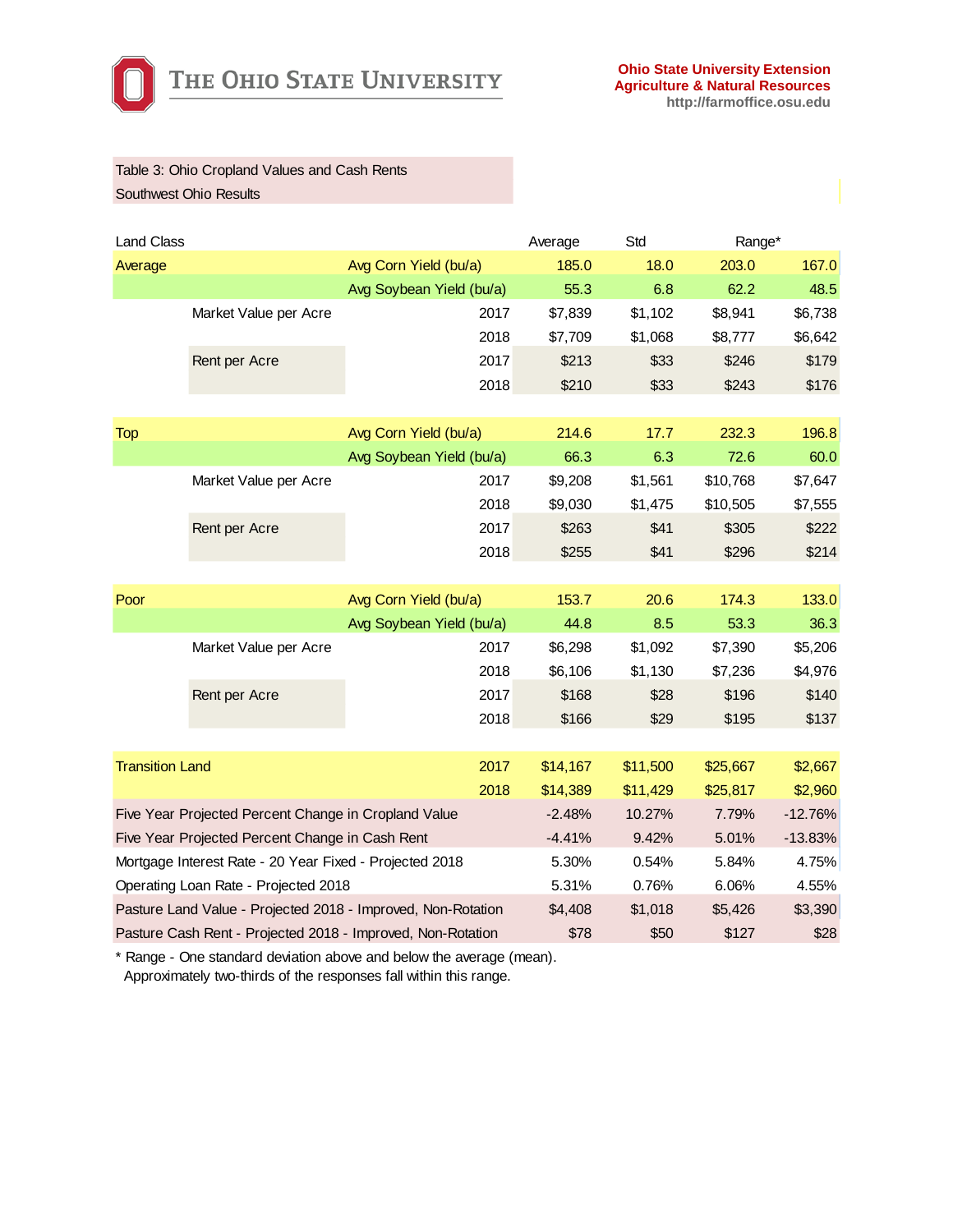**Table 4. Average estimated Ohio land value per acre (tillable, bare land), per bu. corn and soybean yields, by geographical area and land class Ohio Cropland Values and Cash Rents Survey 2017-18**

|                  |                               |              |      | <b>Land Value</b>       |                  |            |  |  |
|------------------|-------------------------------|--------------|------|-------------------------|------------------|------------|--|--|
|                  |                               |              |      | <b>Dollars Per Acre</b> |                  |            |  |  |
|                  |                               |              |      | 2017                    | 2018             | % Change   |  |  |
| Area             | Land Class Corn bu/A Soy bu/A |              |      | $\frac{1}{2}$           | $\frac{1}{2}$ /A | '17 to '18 |  |  |
| Western          | Average                       | 177.0        | 52.7 | \$7,231                 | \$7,034          | $-2.7%$    |  |  |
|                  | <b>Top</b>                    | 210.6        | 64.9 | \$8,886                 | \$8,663          | $-2.5%$    |  |  |
|                  | Poor                          | 145.2        | 40.5 | \$5,693                 | \$5,501          | $-3.4%$    |  |  |
| <b>Northwest</b> | Average                       | 172.3        | 51.2 | \$6,922                 | \$6,691          | $-3.3%$    |  |  |
|                  | <b>Top</b>                    | 208.3        | 64.0 | \$8,710                 | \$8,460          | $-2.9%$    |  |  |
|                  | Poor                          | 140.3        | 37.9 | \$5,365                 | \$5,173          | $-3.6%$    |  |  |
| <b>Southwest</b> | Average                       | <b>185.0</b> | 55.3 | \$7,839                 | \$7,709          | $-1.7%$    |  |  |
|                  | Top                           | 214.6        | 66.3 | \$9,208                 | \$9,030          | $-1.9%$    |  |  |
|                  | Poor                          | 153.7        | 44.8 | \$6,298                 | \$6,106          | $-3.1%$    |  |  |

**\* Projected Land Value**

**Table 5. Average estimated Ohio cash rent per acre (tillable, bare land), per bushel corn and soybean yields, by geographical area and land class Ohio Cropland Values and Cash Rents Survey 2017-18 Rent per Rent per Rent as % of Rent as % of**

| <u>omo eropiana varaco ana easir nento sarvey 2017 - 20</u> |         |                               |      |                      |       |           | .                              | .                 | $1.5.11$ , $0.970$ , $0.11$ , $0.970$ , $0.1$ |       |
|-------------------------------------------------------------|---------|-------------------------------|------|----------------------|-------|-----------|--------------------------------|-------------------|-----------------------------------------------|-------|
|                                                             |         |                               |      | <b>Rent Per Acre</b> |       |           | <b>Bushel Corn Bushel Corn</b> | <b>Land Value</b> | <b>Land Value</b>                             |       |
|                                                             |         |                               |      | 2017                 | 2018* | % Change  | 2017                           | 2018*             | 2017                                          | 2018* |
| Area                                                        |         | Land Class Corn bu/A Soy bu/A |      | \$/A                 | \$/A  | 17 to '18 | \$/Bu                          | \$/Bu             | %                                             | %     |
| Western                                                     | Average | 177.0                         | 52.7 | \$190                | \$187 | $-1.6%$   | \$1.07                         | \$1.06            | 2.6%                                          | 2.7%  |
|                                                             | Top     | 210.6                         | 64.9 | \$240                | \$235 | $-2.1%$   | \$1.14                         | \$1.12            | 2.7%                                          | 2.7%  |
|                                                             | Poor    | 145.2                         | 40.5 | \$148                | \$145 | $-2.0%$   | \$1.02                         | \$1.00            | 2.6%                                          | 2.6%  |
| Northwest Average                                           |         | 172.3                         | 51.2 | \$178                | \$175 | $-1.7%$   | \$1.03                         | \$1.02            | 2.6%                                          | 2.6%  |
|                                                             | Top     | 208.3                         | 64.0 | \$227                | \$223 | $-1.8%$   | \$1.09                         | \$1.07            | 2.6%                                          | 2.6%  |
|                                                             | Poor    | 140.3                         | 37.9 | \$137                | \$134 | $-2.2%$   | \$0.98                         | \$0.96            | 2.6%                                          | 2.6%  |
| Southwest Average                                           |         | 185.0                         | 55.3 | \$213                | \$210 | $-1.4%$   | \$1.15                         | \$1.14            | 2.7%                                          | 2.7%  |
|                                                             | Top     | 214.6                         | 66.3 | \$263                | \$255 | $-3.0%$   | \$1.23                         | \$1.19            | 2.9%                                          | 2.8%  |
|                                                             | Poor    | 153.7                         | 44.8 | \$168                | \$166 | $-1.2%$   | \$1.09                         | \$1.08            | 2.7%                                          | 2.7%  |

**\* Projected Rental Rate**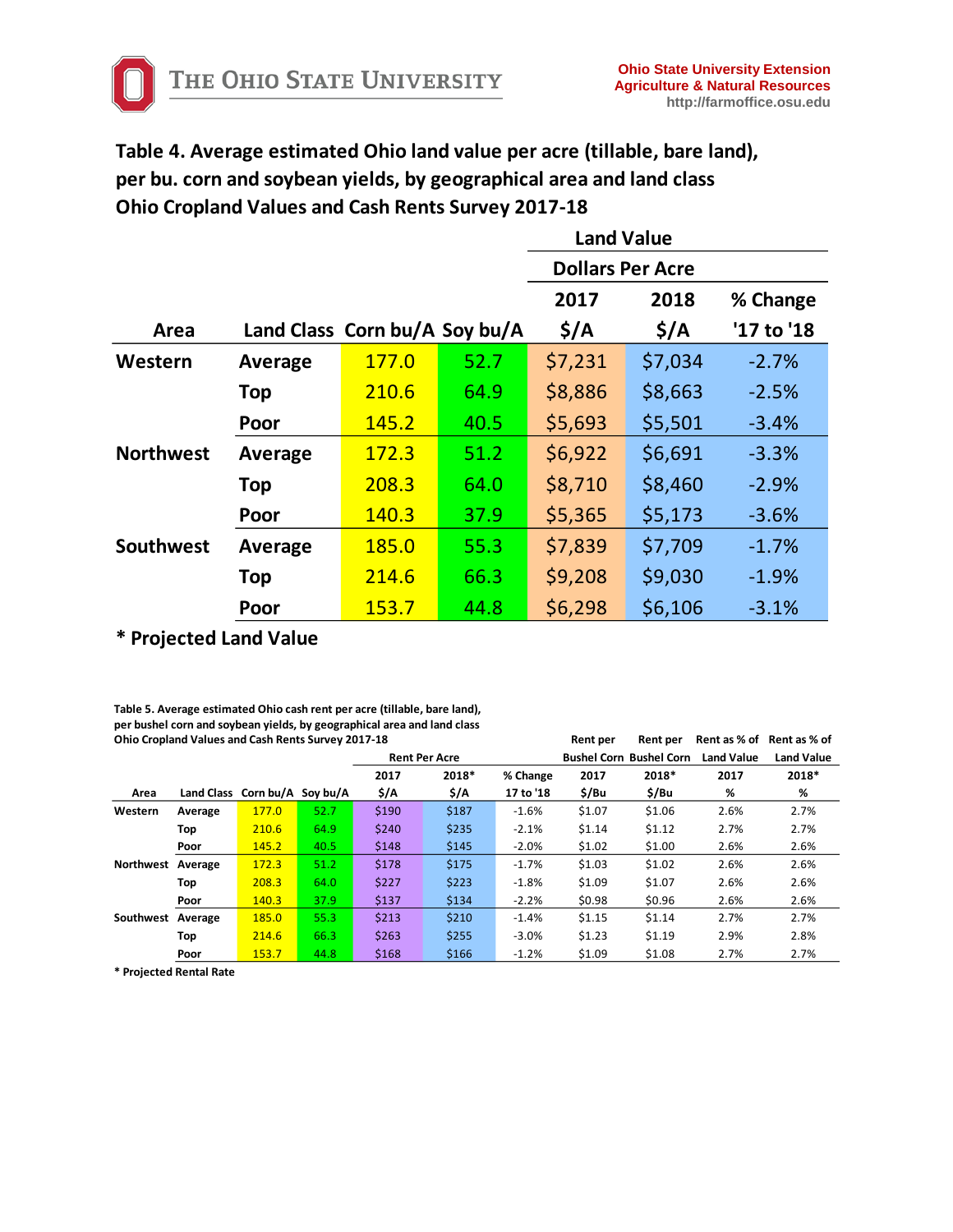

# **Transition Land**

For the entire survey area (represented as "Western Ohio" in Table1) survey respondents estimated the average value of "transition land," or land being held for sale for residential, commercial or industrial uses, to be \$14,500 in 2017 and is expected to be \$14,846 in 2018. It should be noted that there is a very wide range in this survey data.

# **Projected Estimates of Land Values and Cash Rents**

Survey respondents were asked to give their best estimates for long-term land value and cash rent change. The average estimate of cropland value change in the next five years for western Ohio (Table 1) is a decrease of 1.66 percent (for the entire five-year period). Responses for the five-year cropland value change ranged from an increase of 20 percent to a decrease of 30 percent.

The average estimate of cash rent change in the next five years is a decrease of 2.37 percent. The cash rent change also had a large range, with responses ranging from an increase of 15 percent to a decrease of 30 percent. These estimates are summarized in Table 1 for the entire survey area and in Tables 2 and 3 for the survey sub-regions.

# **Interest Rates**

Survey respondents were asked to estimate interest rates for 2018 for two borrowing terms: 20 year fixed-rate mortgage and operating loan. The average estimate, according to survey respondents, of 20 year fixed-rate mortgage borrowing is 5.27 percent for 2018. According to the same respondents, the average estimate of operating loan interest rates is 5.34 percent for 2018.

# **Pasture Land Value and Rental Rates**

According to the survey, pasture cash rents are projected to average \$83 per acre in western Ohio in 2018, while the average value of pasture land is expected to average \$4,382 per acre.

The summary of these responses is presented in Tables 1 through 3 and includes:

Transition land values

Five-year projected percent change in cropland value

Five-year projected percent change in cash rent

Mortgage interest rate—20 year fixed—projected 2018

Operating loan rate—projected 2018

Pasture cash rent—projected 2018, improved, non-rotation

Pasture land value—projected 2018, improved, non-rotation.